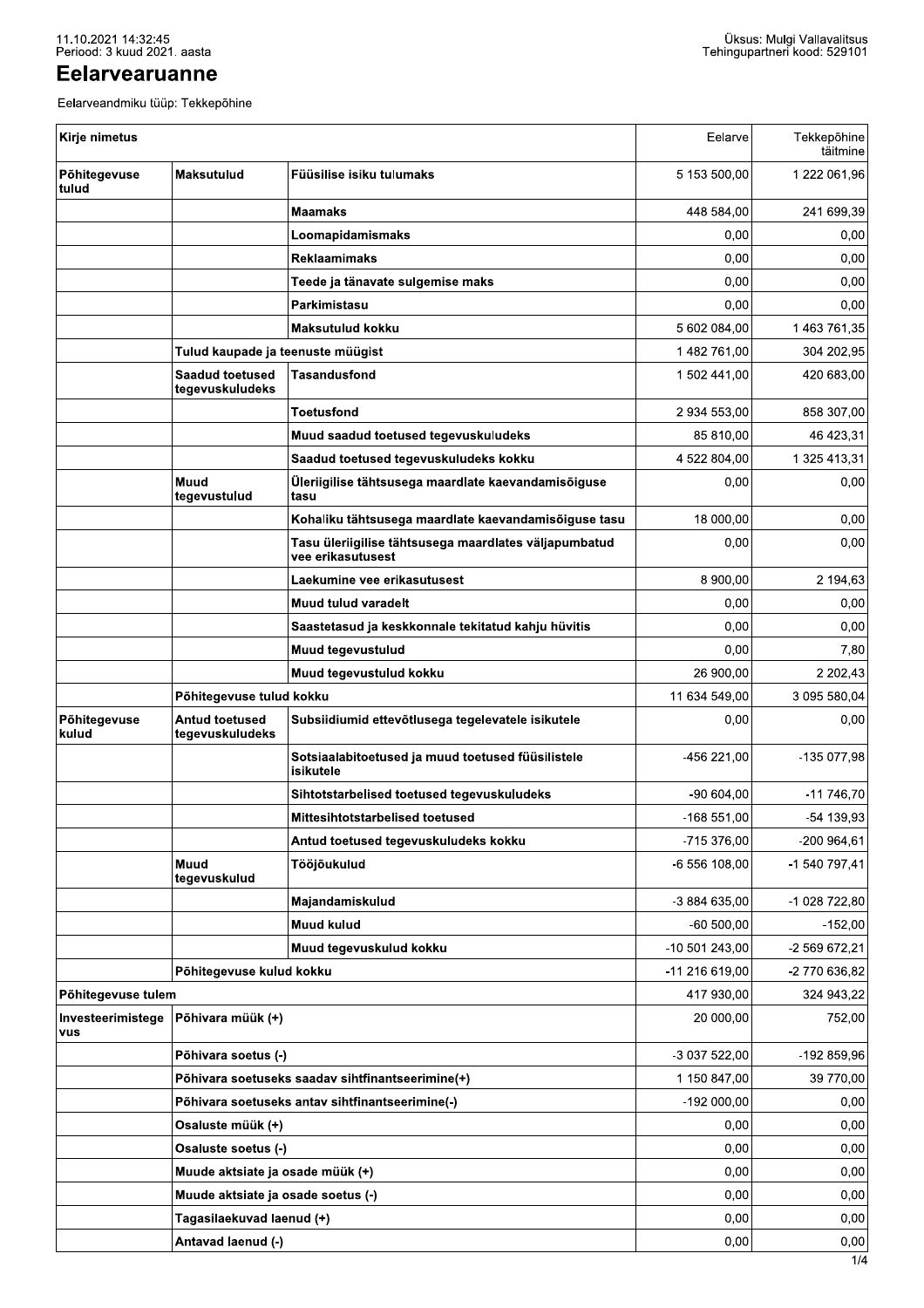| 11.10.2021 14:32:45<br>Periood: 3 kuud 2021. aasta                                                      |                                             |                                                                    |               | Üksus: Mulgi Vallavalitsus<br>Tehingupartneri kood: 529101 |
|---------------------------------------------------------------------------------------------------------|---------------------------------------------|--------------------------------------------------------------------|---------------|------------------------------------------------------------|
|                                                                                                         | Finantstulud (+)                            |                                                                    | 0,00          | 24,93                                                      |
|                                                                                                         | Finantstkulud (-)                           |                                                                    | $-90461,00$   | $-17622,21$                                                |
|                                                                                                         | Investeerimistegevus kokku                  |                                                                    | -2 149 136,00 | -169 935,24                                                |
|                                                                                                         | Eelarve tulem (ülejääk (+) / puudujääk (-)) |                                                                    | -1 731 206,00 | 155 007,98                                                 |
| Finantseerimisteg<br>evus                                                                               | Kohustiste võtmine (+)                      |                                                                    | 1976 000,00   | 0,00                                                       |
|                                                                                                         | Kohustiste tasumine (-)                     |                                                                    | -776 721,00   | -209 231,53                                                |
|                                                                                                         | Finantseerimistegevus kokku                 |                                                                    | 1 199 279,00  | -209 231,53                                                |
| Likviidsete varade muutus (+ suurenemine, - vähenemine)                                                 |                                             | -819 748,00                                                        | -125 899,28   |                                                            |
|                                                                                                         |                                             | Nõuete ja kohustuste saldode muutus (tekkepõhise e/a korral) (+/-) | -287 821,00   | -71 675,73                                                 |
| Põhitegevuse<br>kulude ja<br>investeerimistege<br>vuse<br>väljaminekute<br>jaotus<br>tegevusalade järgi | Üldised<br>valitsussektori<br>teenused      | Valla- ja linnavolikogu                                            | 80 595,00     | 25 304,16                                                  |
|                                                                                                         |                                             | Valla- ja linnavalitsus                                            | 1 016 892,00  | 300 516,54                                                 |
|                                                                                                         |                                             | <b>Reservfond</b>                                                  | 60 000,00     | 0,00                                                       |
|                                                                                                         |                                             | Muud üldised valitsussektori teenused                              | 17 590,00     | 0,00                                                       |
|                                                                                                         |                                             | Valitsussektori võla teenindamine                                  | 90 461,00     | 17 577,81                                                  |
|                                                                                                         |                                             | Ülalnimetamata üldised valitsussektori kulud                       | 135 228,00    | 34 067,36                                                  |
|                                                                                                         |                                             | Üldised valitsussektori teenused kokku                             | 1 400 766,00  | 377 465,87                                                 |
|                                                                                                         | <b>Riigikaitse</b>                          |                                                                    | 0,00          | 0,00                                                       |
|                                                                                                         | Avalik kord ja<br>julgeolek                 | Politsei                                                           | 0,00          | 0,00                                                       |
|                                                                                                         |                                             | Päästeteenused                                                     | 10 000,00     | 213,60                                                     |
|                                                                                                         |                                             | Muu avalik kord ja julgeolek kokku                                 | 0,00          | 0,00                                                       |
|                                                                                                         |                                             | Avalik kord ja julgeolek kokku                                     | 10 000,00     | 213,60                                                     |
|                                                                                                         | <b>Majandus</b>                             | Üldine tööjõupoliitika                                             | 0,00          | 0,00                                                       |
|                                                                                                         |                                             | Põllumajandus                                                      | 5 000,00      | 0,00                                                       |
|                                                                                                         |                                             | <b>Metsamajandus</b>                                               | 0,00          | 0,00                                                       |
|                                                                                                         |                                             | Kalandus ja jahindus                                               | 0,00          | 0,00                                                       |
|                                                                                                         |                                             | Elektrienergia                                                     | 0,00          | 0,00                                                       |
|                                                                                                         |                                             | Muu energia- ja soojamajandus                                      | 0,00          | 0,00                                                       |
|                                                                                                         |                                             | Maanteetransport (vallateede- ja tänavate korrashoid)              | 706 597,00    | 12 269,27                                                  |
|                                                                                                         |                                             | Ühistranspordi korraldus                                           | 0,00          | 0,00                                                       |
|                                                                                                         |                                             | Veetransport                                                       | 0,00          | 0,00                                                       |
|                                                                                                         |                                             | Öhutransport                                                       | 0,00          | 0,00                                                       |
|                                                                                                         |                                             | Side                                                               | 9 040,00      | 2 403,89                                                   |
|                                                                                                         |                                             | Kaubandus ja laondus                                               | 6 000,00      | 1 500,00                                                   |
|                                                                                                         |                                             | Turism                                                             | 88 661,00     | 15 296,75                                                  |
|                                                                                                         |                                             | Üldmajanduslikud arendusprojektid                                  | 69 456,00     | 0,00                                                       |
|                                                                                                         |                                             | Muu majandus (sh.majanduse haldamine)                              | 0,00          | 0,00                                                       |
|                                                                                                         |                                             | Ülalnimetamata majandus                                            | 15 000,00     | 5 000,00                                                   |
|                                                                                                         |                                             | Majandus kokku                                                     | 899 754,00    | 36 469,91                                                  |
|                                                                                                         | Keskkonnakaitse                             | <b>Jäätmekäitlus</b>                                               | 52 122,00     | 6 961,36                                                   |
|                                                                                                         |                                             | Avalike alade puhastus                                             | 668 284,00    | 225 121,05                                                 |
|                                                                                                         |                                             | <b>Heitveekäitlus</b>                                              | 0,00          | 0,00                                                       |
|                                                                                                         |                                             | Saaste vähendamine                                                 | 0,00          | 0,00                                                       |
|                                                                                                         |                                             | Bioloogilise mitmekesisuse ja maastiku kaitse                      | 0,00          | 0,00                                                       |
|                                                                                                         |                                             | Muu keskkonnakaitse                                                | 7 000,00      | 0,00                                                       |
|                                                                                                         |                                             | Keskkonnakaitse kokku                                              | 727 406,00    | 232 082,41                                                 |
|                                                                                                         | Elamu-ja<br>kommunaalmajan                  | Elamumajanduse arendamine                                          | 0,00          | 0,00                                                       |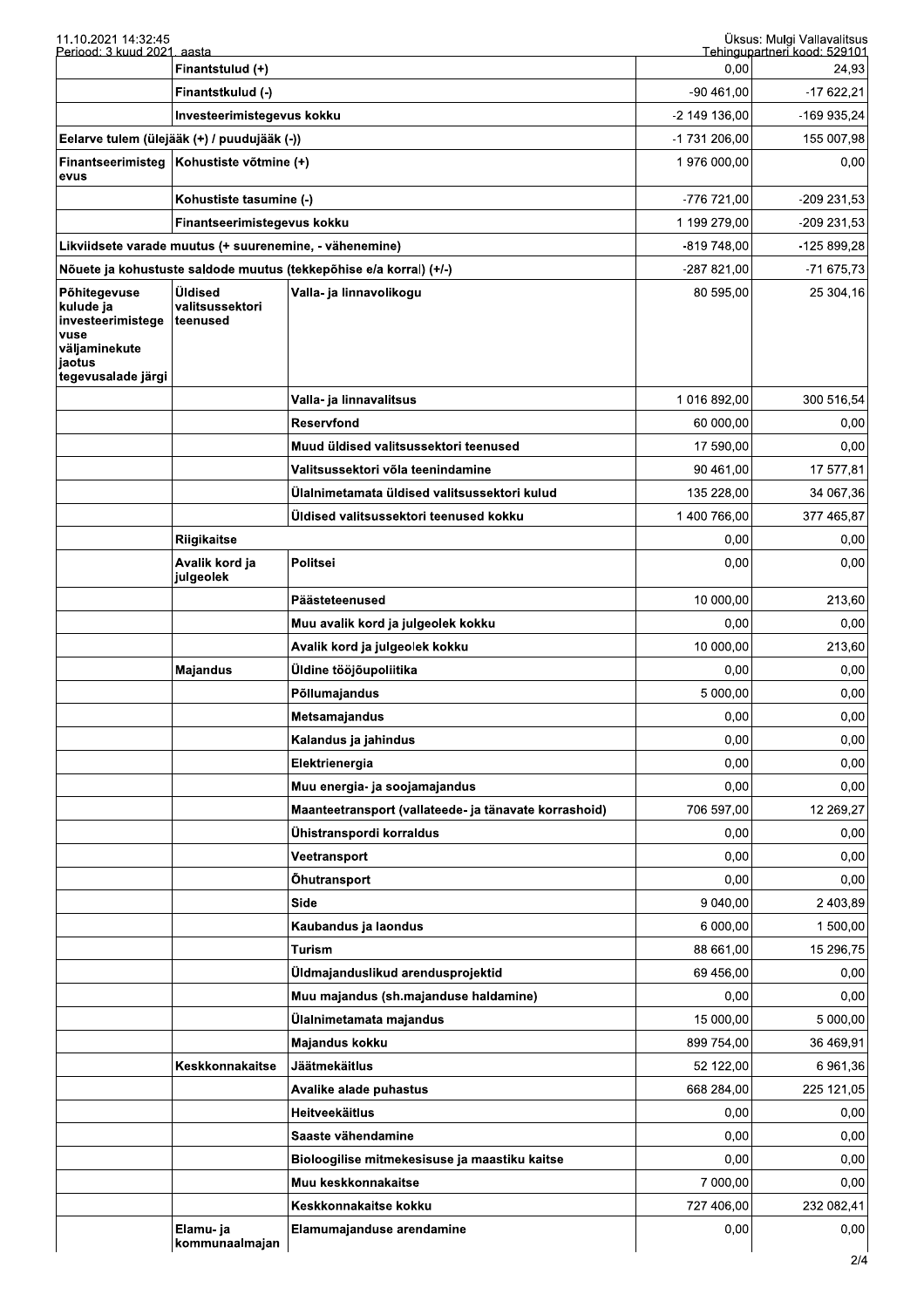| 11.10.2021 14:32:45<br>Periood: 3 kuud 2021. aasta |                                   |                                                                   | Üksus: Mulgi Vallavalitsus<br>Tehingupartneri kood: 529101 |            |
|----------------------------------------------------|-----------------------------------|-------------------------------------------------------------------|------------------------------------------------------------|------------|
|                                                    | dus                               |                                                                   |                                                            |            |
|                                                    |                                   | Kommunaalmajanduse arendamine                                     | 0,00                                                       | 0,00       |
|                                                    |                                   | Veevarustus                                                       | 137 486.00                                                 | 0,00       |
|                                                    |                                   | Tänavavalgustus                                                   | 97 470,00                                                  | 24 481,29  |
|                                                    |                                   | Teadus- ja arendustegevus kommunaalmajandused                     | 0,00                                                       | 0,00       |
|                                                    |                                   | Muu elamu- ja kommunaalmajanduse tegevus                          | 508 408,00                                                 | 97 867,75  |
|                                                    |                                   | Elamu- ja kommunaalmajandus kokku                                 | 743 364,00                                                 | 122 349,04 |
|                                                    | Tervishoid                        | Farmaatsiatooted - apteegid                                       | 0,00                                                       | 0,00       |
|                                                    |                                   | Ambulatoorsed teenused                                            | 61 342,00                                                  | 19 689,26  |
|                                                    |                                   | Haiglateenused                                                    | 0,00                                                       | 0,00       |
|                                                    |                                   | Avalikud tervishoiuteenused                                       | 0,00                                                       | 0,00       |
|                                                    |                                   | Muu tervishoid, sh. tervishoiu haldamine                          | 1 000,00                                                   | 151,00     |
|                                                    |                                   | Ülalnimetamata tervishoid                                         | 0,00                                                       | 0,00       |
|                                                    |                                   | Tervishoid kokku                                                  | 62 342,00                                                  | 19 840,26  |
|                                                    | Vaba aeg, kultuur<br>ja religioon | <b>Sporditegevus</b>                                              | 340 812.00                                                 | 75 993,83  |
|                                                    |                                   | Puhkepargid ja -baasid                                            | 92 053,00                                                  | 1 201,60   |
|                                                    |                                   | Noorsootöö ja noortekeskused                                      | 187 808,00                                                 | 41 070,07  |
|                                                    |                                   | Vaba aja tegevused                                                | 133 833,00                                                 | 18 518,25  |
|                                                    |                                   | Raamatukogud                                                      | 171 322,00                                                 | 45 050,58  |
|                                                    |                                   | <b>Rahvakultuur</b>                                               | 644 183,00                                                 | 128 618,09 |
|                                                    |                                   | Muuseumid                                                         | 115 622,00                                                 | 7 362,60   |
|                                                    |                                   | Muinsuskaitse                                                     | 30 000,00                                                  | 0,00       |
|                                                    |                                   | Loomaaed                                                          | 0,00                                                       | 0,00       |
|                                                    |                                   | <b>Botaanikaaed</b>                                               | 0,00                                                       | 0,00       |
|                                                    |                                   | Arhitektuur                                                       | 0,00                                                       | 0,00       |
|                                                    |                                   | <b>Kunst</b>                                                      | 0,00                                                       | 0,00       |
|                                                    |                                   | Kirjandus                                                         | 0,00                                                       | 0,00       |
|                                                    |                                   | <b>Teatrid</b>                                                    | 0,00                                                       | 0,00       |
|                                                    |                                   | Audiovisuaal, sh kino                                             | 0,00                                                       | 0,00       |
|                                                    |                                   | Muusika                                                           | 0,00                                                       | 0,00       |
|                                                    |                                   | Ringhäälingu- ja kirjastamisteenused                              | 18 696,00                                                  | 6 202,33   |
|                                                    |                                   | Religiooni- ja muud ühiskonnateenused                             | 4 800,00                                                   | 0,00       |
|                                                    |                                   | Teadus- ja arendustegevus vabas ajas, kultuuris ja<br>religioonis | 0,00                                                       | 0,00       |
|                                                    |                                   | Muu vaba aeg, kultuur, religioon, sh. haldus                      | 0,00                                                       | 0,00       |
|                                                    |                                   | Vaba aeg, kultuur ja religioon kokku                              | 1739 129,00                                                | 324 017,35 |
|                                                    | <b>Haridus</b>                    | Alusharidus                                                       | 1476 298,00                                                | 365 439,60 |
|                                                    |                                   | Alus- ja põhihariduse kaudsed kulud                               | 0,00                                                       | 0,00       |
|                                                    |                                   | Põhihariduse otsekulud                                            | 3612616,00                                                 | 827 526,76 |
|                                                    |                                   | Üldkeskhariduse otsekulud                                         | 0,00                                                       | 67 403,88  |
|                                                    |                                   | Põhi-ja üldkeskhariduse kaudsed kulud                             | 0,00                                                       | 0,00       |
|                                                    |                                   | Täiskasvanute gümnaasiumide kaudsed kulud                         | 0,00                                                       | 0,00       |
|                                                    |                                   | Kutseharidus                                                      | 0,00                                                       | 0,00       |
|                                                    |                                   | Kolmanda taseme haridus - kõrgkoolid                              | 0,00                                                       | 0,00       |
|                                                    |                                   | Täiskasvanute täiendkoolitus                                      | 50 501,00                                                  | 13 212,38  |
|                                                    |                                   | Noorte huviharidus ja huvitegevus                                 | 570 078,00                                                 | 112 220,32 |
|                                                    |                                   | Koolitransport                                                    | 108 200,00                                                 | 22 700,90  |
|                                                    |                                   | Koolitoit                                                         | 297 329,00                                                 | 82 045,10  |
|                                                    |                                   | Öömaja                                                            | 33 819,00                                                  | 6 610,08   |
|                                                    |                                   | Muud hariduse abiteenused                                         | 0,00                                                       | 0,00       |
|                                                    |                                   | Teadus- ja arendustegevus hariduses                               | 0,00                                                       | 0,00       |